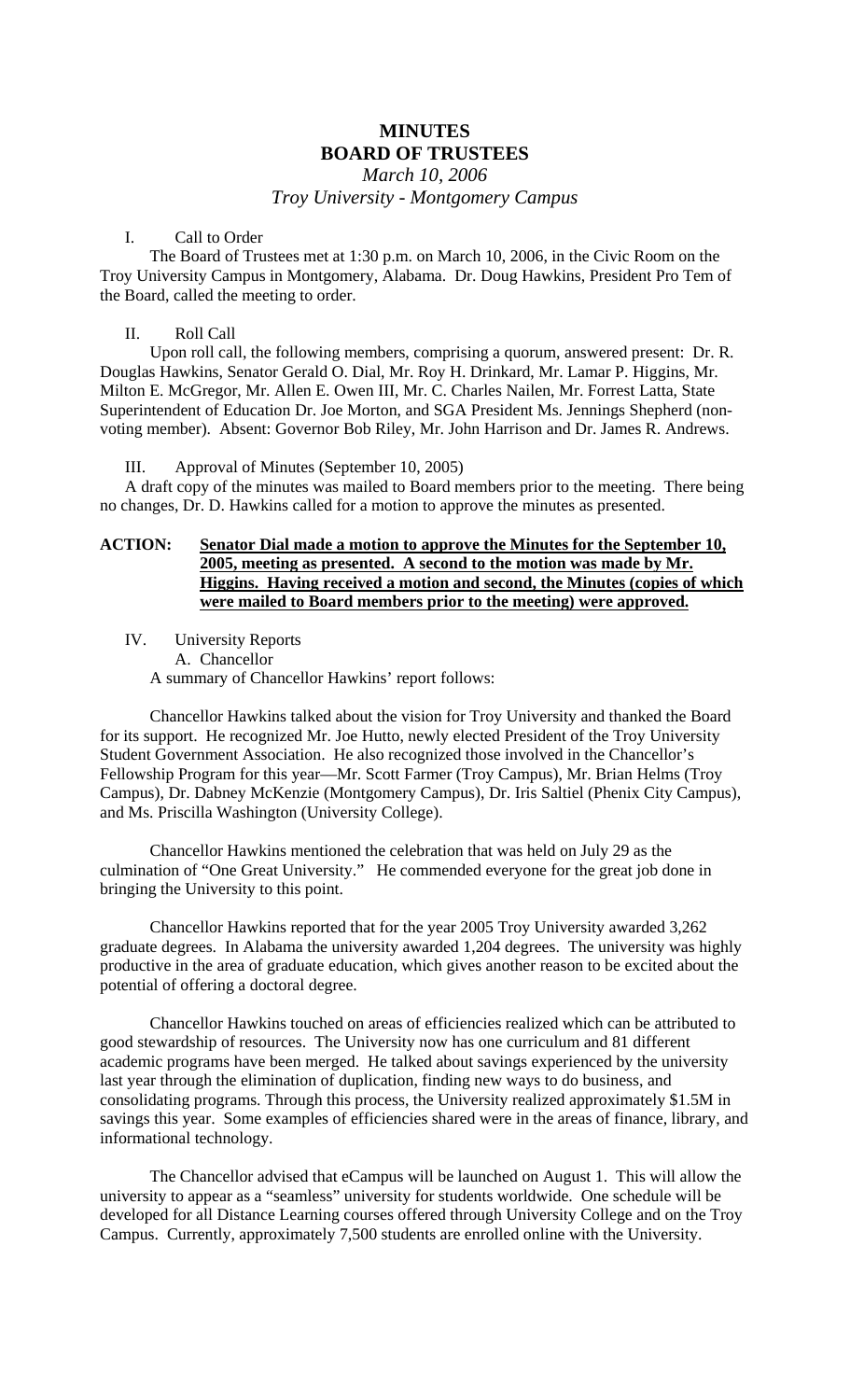#### **Minutes Troy University Board of Trustees March 10, 2006 Page 2**

Chancellor Hawkins also briefed the Board on facility improvements that included the Rosa Parks Library and Museum Children's Wing which opened on February 17<sup>th</sup> and plans for a new residential facility for students.

Chancellor Hawkins reported on Grants and Contracts. In comparison, the University received \$250,000 in grants and contracts in 1990 and to date in 2005-2006 the total is \$15.3M with a goal for \$16M.

 The Chancellor reported on K-12 initiatives and he noted that the University has received AMSTI funding of \$1.2M for three years. He also reported that Troy University is one of three support centers for the ACCESS project, with initial funding of \$285,000.

Chancellor Hawkins provided an update on the progress made toward offering a doctoral degree.

In conclusion, several points of pride were shared. Some examples cited were that this year the University had the number one nursing program in Alabama; numerous awards in communications and journalism were received; and national recognition was received by *Money* magazine as a "Best Buy" in the United States, *The Princeton Review* naming TROY "Best in the Southeast" and *U.S. News and World Report* featured TROY in its "America's Best Colleges" as one of the "Best Universities – Master's" in the Southeast Region. TROY Online Programs were awarded a "Best Buy Education Degree Online 2006" and TROY was listed as a "Best Distance Learning Graduate School."

#### B. Financial Affairs, Mr. Jim Bookout

Mr. Bookout, Vice Chancellor for Financial Affairs, began his report by providing an update to Board members on the audit report ending September 30, 2004. He elaborated on several points contained in the audit. He concluded by stating that only one comment for the FY 2004 audit was received and it follows: "For the fiscal year ending September 30, 2004, audit tests revealed the University did not conduct a physical inventory of capital assets for its Troy campus. In addition, several bank account reconciliations prepared by the University contained numerous reconciling items that had not been cleared in more than a year." Mr. Bookout advised that the inventory had been conducted but was not complete by the time the audit occurred. He also advised that in regard to the bank reconciling portion of the comment, this process is an arduous, ongoing process and has been completed. Mr. Bookout gave a brief summary report on the condensed statement of net assets as well as the statement of revenues, expenses and changes in net assets for 2002-2004.

 Mr. Bookout provided a report on the financial statement for FY ending September 30, 2005. For the FY 2006 budget report, Mr. Bookout gave a breakdown of the revenues/expenditures by source. Total budget was reported at \$185,263,627.

 Mr. Bookout reported that from a financial standpoint the University is in excellent condition. He responded to comments/questions.

- V. Board Committees
	- A. Executive Committee, Dr. Doug Hawkins
		- Resolution No. 1—The Troy University Strategic Plan 2005-2010—**Vision: 2010**

Dr. D. Hawkins called upon Dr. Doug Patterson and Mr. Dan Joslyn for a report. Dr. Patterson advised that the Strategic Plan document had been provided to Board members in their packets. He provided background on the Strategic Planning process to this point and then called upon Mr. Joslyn to continue the report.

 Mr. Joslyn talked about the Vision 2010's development process and gave a brief history of the planning initiatives. He noted that full implementation of the plan is underway and elaborated on several aspects of the Plan.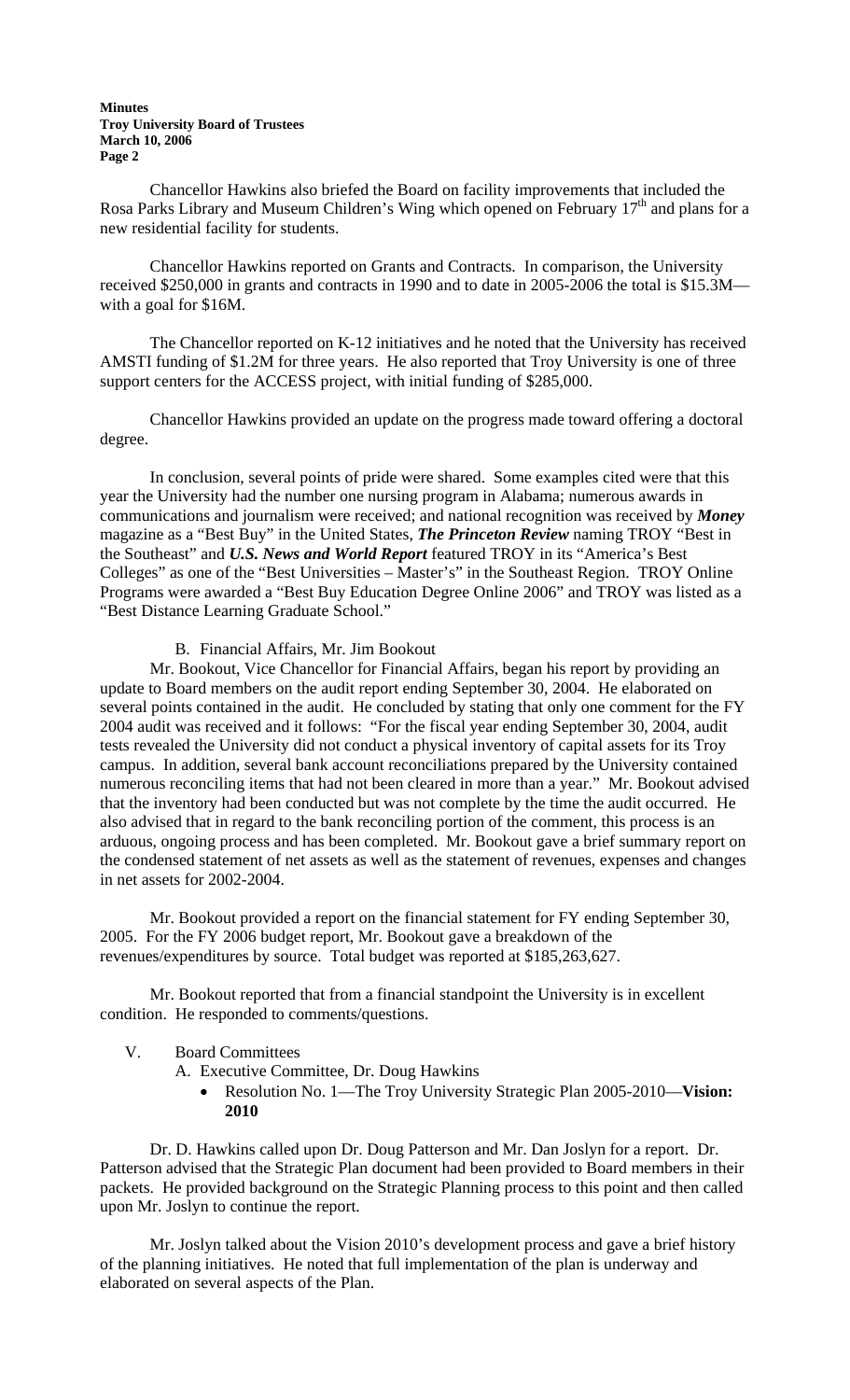Following Mr. Joslyn's report, Dr. Patterson said that a recommendation was being made to the Board to approve the Troy University Strategic Plan 2005-2010—**Vision: 2010** in the form of the following resolution.

 Mr. Higgins suggested that the Board consider creating a sub-committee on strategic planning so that the Board could work in step with the administration on adopted goals.

Resolution No. 1

#### **The Troy University Strategic Plan 2005-2010 Vision: 2010**

# **ACTION**: **Senator Dial made a motion to recommend that the Board approve Resolution No. 1. Seconded by Mr. Drinkard, Resolution 1 was approved.**

**WHEREAS**, Troy University has successfully become one great university through completing its 2000-2005 strategic plan; and

**WHEREAS**, Troy University has as its mission to continue to meet the challenges of the future as one institution; and

**WHEREAS**, Troy University has developed the attached strategic plan for the period of 2005-2010 to assist in achieving this end; and

**WHEREAS**, this strategic plan reflects the commitment of the University to becoming a model of a successful higher education institution of the  $21<sup>st</sup>$  century; and

**WHEREAS**, this strategic plan reflects the University's commitment to excellence in mission, values and service to students and the citizens of Alabama;

**THEREFORE, BE IT RESOLVED** that the Board of Trustees on the 10<sup>th</sup> day of March 2006 hereby endorses and approves the Troy University Strategic Plan- **Vision: 2010** 

B. Finance Committee, Mr. Roy H. Drinkard

In the absence of Finance Committee chair John Harrison, Dr. D. Hawkins called upon Mr. Drinkard to provide a report. Mr. Drinkard introduced Resolution No. 2 which follows.

 Mr. Drinkard called upon Dr. John Schmidt to comment on the proposed resolution. Dr. Schmidt stated that the proposed resolution would authorize the Chancellor to enter into a contractual arrangement with a developer for discussion of new housing on campus. A model of proposed residential housing was shared by Dr. Schmidt. Dr. Schmidt stated that the unique aspect of this arrangement would be that the University would enter an agreement through the University Foundation by formation of a limited liability corporation (LLC) established through the Foundation.

• Resolution No. 2— Student Housing and Housing-Related Facilities

Resolution No. 2

#### **Student Housing and Housing-Related Facilities**

# **ACTION**: **On behalf of the Finance Committee in Mr. Harrison's absence, Mr. Drinkard made a motion to recommend that the Board approve Resolution No. 2. Seconded by Mr. Higgins, Resolution 2 was adopted.**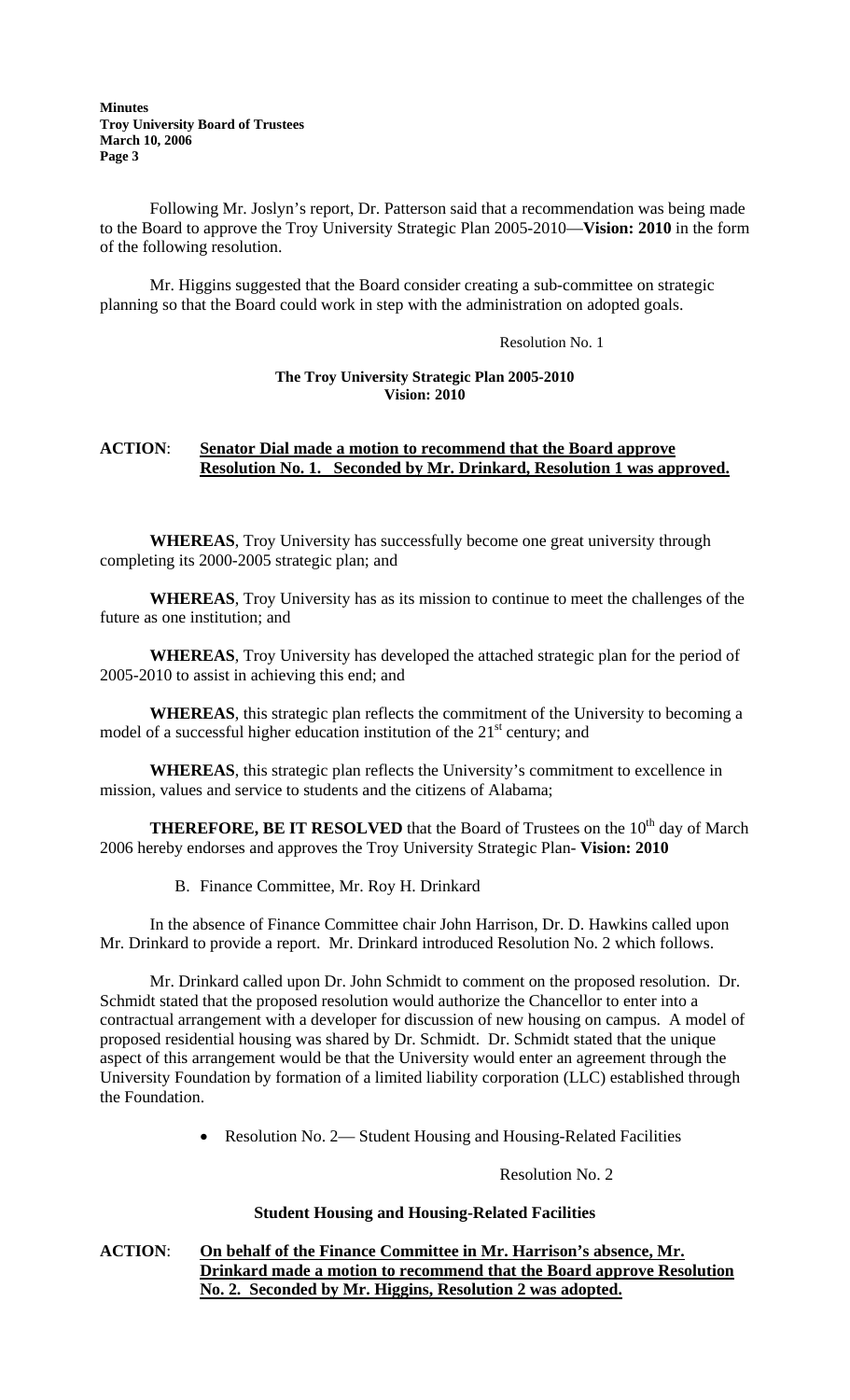**Minutes Troy University Board of Trustees March 10, 2006 Page 4** 

**WHEREAS**, over the last several years, Troy University has experienced significant enrollment increase on the Troy campus; and

**WHEREAS**, this enrollment increase has resulted in sustained 95% occupancy of existing residence halls; and

**WHEREAS**, there is a need to replace and renovate existing facilities on campus in order to keep pace with student demands; and

**WHEREAS**, Troy University has identified a means to fund this construction project through private development;

**THEREFORE, BE IT RESOLVED** by the Board of Trustees on this 10<sup>th</sup> day of March 2006 that Dr. Jack Hawkins, Jr., Chancellor, has the authority to negotiate and enter into an agreement with a housing development firm selected by the University for the construction of a new 400 bed space apartment complex on University property by means of "off-balance sheet" financing through the University Foundation as managed by a limited liability corporation (LLC) established through the Foundation.

• Presentation on *eCampus* 

Dr. Dave White, Interim Vice Chancellor for University College, was called upon to make a presentation to the Board on *eCampus*. *eCampus* is one of the finest pieces of consolidation under "One Great University" initiatives and is the combining of all Distance Learning aspects under one program. The initiative consolidates nine different programs at nine different delivery points into one. August 1 is the launch date for *eCampus*.

• Resolution No. 3—Troy University Policy Website: *ePolicy* Manual

Dr. Doug Patterson was called upon to present a report on the *ePolicy* Manual. He noted that this document brings all policies online into one location. A brief demonstration of the *ePolicy* Manual on the web site was conducted by Mr. Dan Joslyn. Following Mr. Joslyn's demonstration, Dr. Patterson stated that this policy manual is being recommended to the Board through the following resolution.

Resolution No. 3

#### **The Troy University Policy Website: ePolicy Manual**

#### **ACTION**: **Mr. Drinkard made a motion to recommend that the Board approve Resolution No. 3. Seconded by Senator Dial, Resolution 3 was approved.**

**WHEREAS**, Troy University has merged three different institutions into one great university; and

**WHEREAS**, Troy University has as its goal to continue to have policies that are up-todate for governing and managing the institution; and

**WHEREAS**, Troy University's Board of Trustees in August of 2005 approved the creation of an Internet based **ePolicy Manual**; and

**WHEREAS**, the **ePolicy Manual** is now online at [www.troy.edu/epolicy/](http://www.troy.edu/epolicy/) and reflects up-to-date policies of the University that can be found in one place and will continue to be the repository of institutional policy; and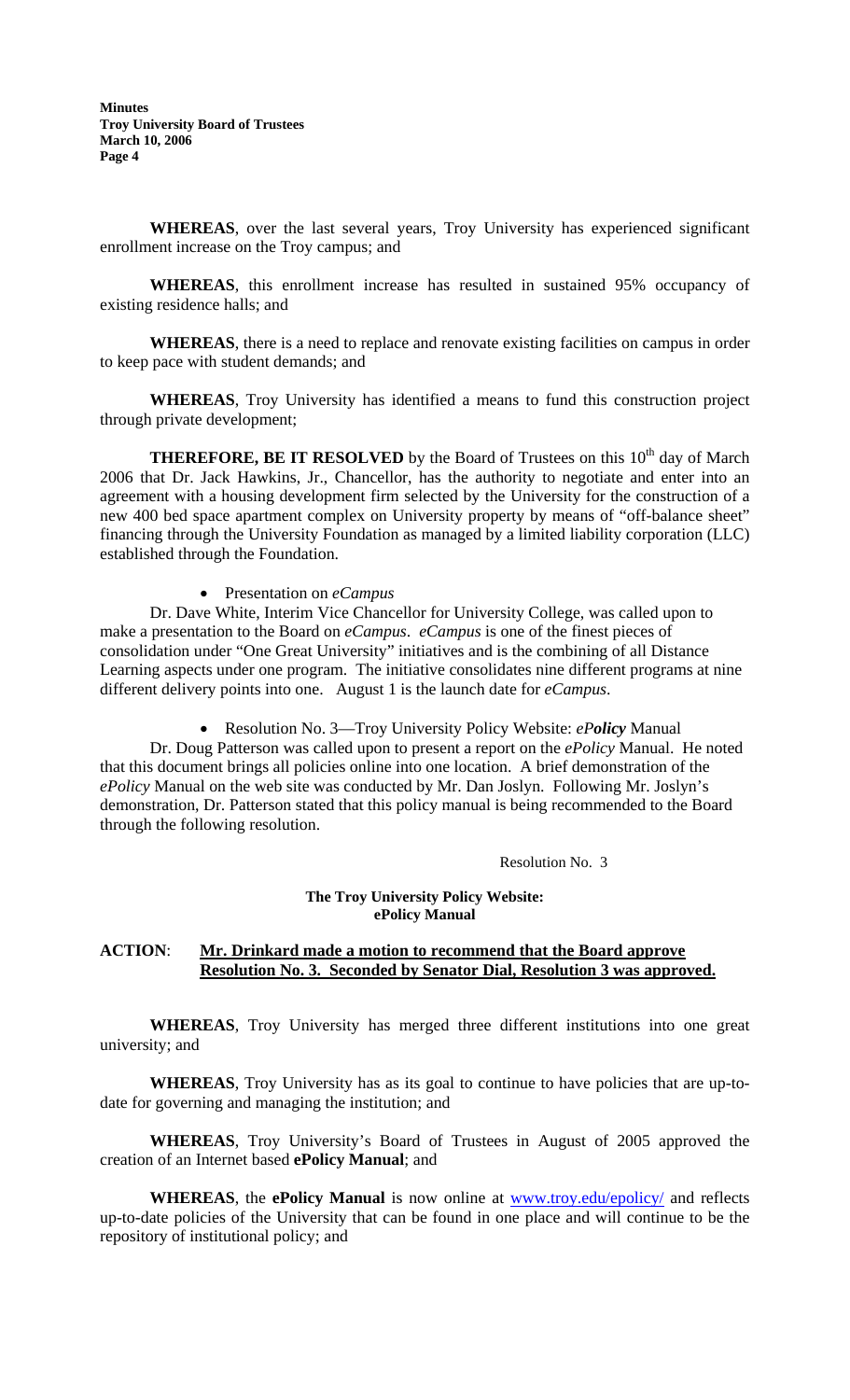**Minutes Troy University Board of Trustees March 10, 2006 Page 5** 

**WHEREAS**, the **ePolicy Manual** reflects the University's commitment to seamless and transparency in its governance to further its mission of service;

**THEREFORE, BE IT RESOLVED** that the Board of Trustees on the 10<sup>th</sup> day of March 2006 hereby endorses and approves the Troy University **ePolicy Manual.**

C. Academic Committee, Senator Gerald Dial

• Resolution No. 4— Approving a New Staff Handbook

Senator Dial introduced Resolution No. 4 stating that a new Faculty Handbook has been adopted by the Board, but a new Staff Handbook has not been approved since November 2002.

Resolution No. 4

# **ACTION**: **On a motion made by Senator Dial to approve Resolution No. 4 and seconded by Mr. Owen, Resolution 4 was approved.**

Approving a New Staff Handbook

 **WHEREAS**, the policies and procedures for all Troy University staff are currently outlined in the Troy State University Staff Handbook adopted in November 2002; and

 **WHEREAS**, it is desirable to update this Staff Handbook to reflect current policies for the newly merged Troy University; and

**WHEREAS**, there is a need to insure continuity between the Staff Handbook and the Troy University Faculty Handbook which the Board has previously approved; and

 **WHEREAS**, a committee composed of Human Resources officials has drafted such a handbook; and the same has been reviewed and approved by the Chancellor's Cabinet; and

**WHEREAS**, this new Staff Handbook is available for review by Board members electronically at<http://www.troy.edu/humanresources/TroyUniversityStaffHandbook.pdf>; and

 **THEREFORE BE IT RESOLVED**, that the new handbook entitled "Troy University Staff Handbook" be approved, and that this handbook replace and supersede all previous staff handbooks.

# D. Athletics Committee, Mr. Allen Owen

• Athletics Update

Mr. Owen called upon Athletics Director, Steve Dennis, to give an athletics update. He began his report by commending 125 of the student athletes for having a GPA of 3.0 or above for Fall Semester. He also commended the athletes for their involvement in community activities such as reading programs at various schools throughout the community and their efforts in helping Katrina victims by gathering coats for them. Another achievement of our athletes was the graduation success rate of 81%. Mr. Dennis provided a report on revenues generated through the Athletic Department this year, and an update was given on fundraising efforts. The 2006 football schedule was shared which will include games with Alabama State, Nebraska, Arkansas, Florida State and Georgia Tech. An update was given on baseball, basketball, as well as other sports programs.

• Resolution No. 5—Approving Athletics Strategic Plan Mr. Owen introduced the following resolution to adopt the Athletics Department Strategic Plan for 2005-2010.